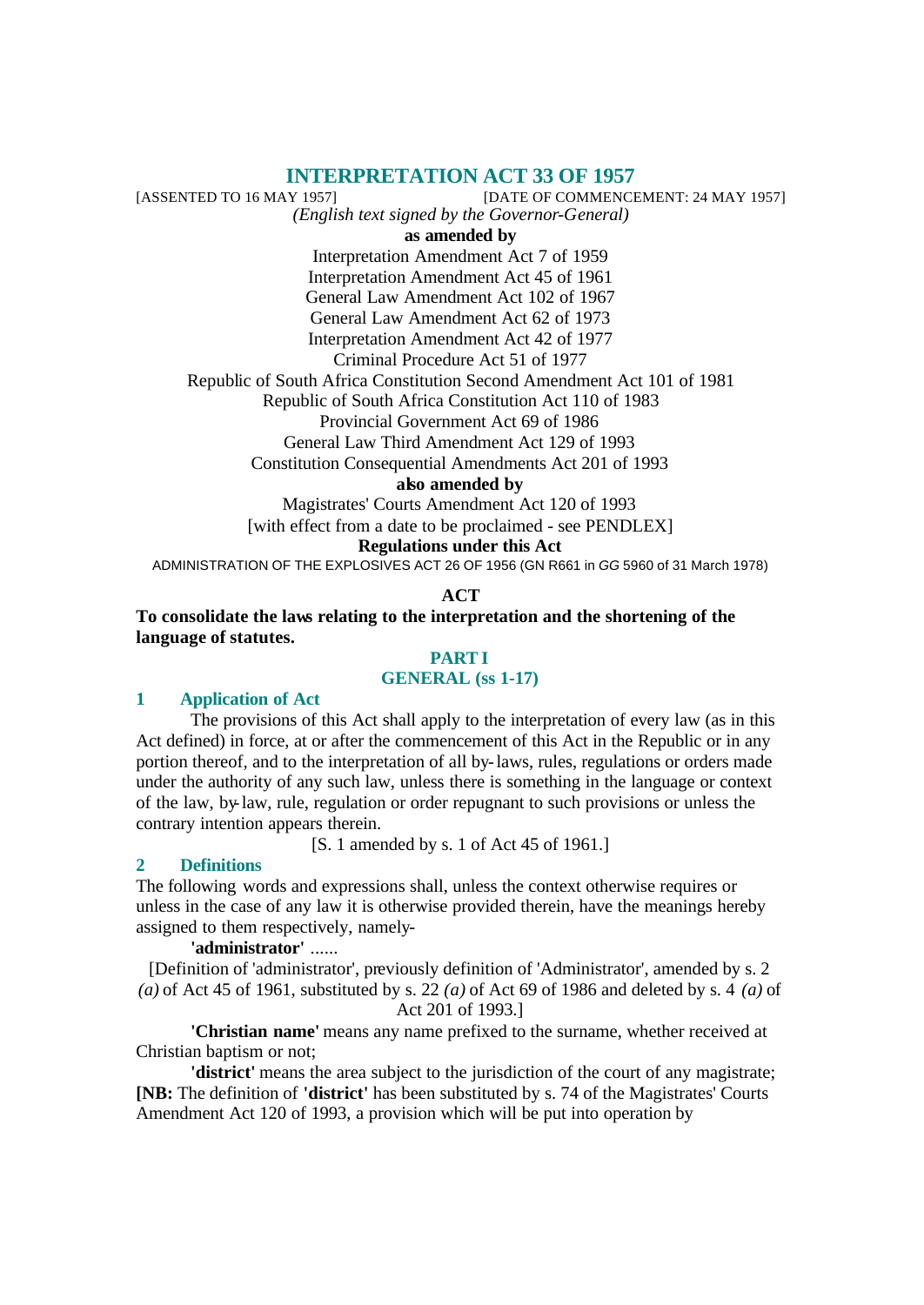## proclamation. SeePENDLEX.**]**

**'***Gazette***'**-

- *(a)* in the case of laws, proclamations, regulations, notices or other documents published prior to the thirty-first day of May, 1910, and required under a law in force prior to that day to be published in the *Gazette*, means the *Government Gazette* of the Colony wherein that law was in force; and
- *(b)* in the case of laws, proclamations, regulations, notices or other documents published after the thirty-first day of May, 1010, and required under any law to be published in the *Gazette*, means the *Government Gazette* of the Republic or, if the matter is one entrusted to a provincial council under the Republic of South Africa Constitution Act 1961, means the Official *Gazette* of the province concerned;
- *(c)* in the case of laws, proclamations, regulations, notices or other documents published after the date of commencement of the Constitution and required under any law to be published in the *Gazette* or the *Provincial Gazette* or any other official *Gazette*, means the *Government Gazette* of the Republic or the relevant *Provincial Gazette*, according to whether the administration of the law concerned or, as the case may be, the law conferring the power to make or issue such a proclamation, regulation, notice or other document, vests in, or in a functionary of, the national government or a provincial government;

[Para. *(c)* added by s. 4 *(b)* of Act 201 of 1993.]

[Definition of '*Gazette*' amended by s. 2 *(b)* of Act 45 of 1961.]

**'Governor-General'** means the State President as defined in this section; [Definition of 'Governor-General' amended by s. 2 *(c)* of Act 45 of 1961 and substituted

by s. 4 *(c)* of Act 201 of 1993.]

**'law'** means any law, proclamation, ordinance, Act of Parliament or other enactment having the force of law;

**'month'** means a calendar month;

**'oath'** and **'affidavit'**, in the case of persons allowed by law to affirm or declare instead of swearing, include affirmation and declaration, and **'swear'**; in such case, includes **'affirm'** and **'declare'**;

**'Parliament'** means the Parliament of the Republic;

[Definition of 'Parliament' amended by s. 2 *(d)* of Act 45 of 1961.] **'person'** includes-

- *(a)* any divisional council, municipal council, village management board, or like authority;
- *(b)* any company incorporated or registered as such under any law;
- *(c)* any body of persons corporate or unincorporate;

**'Premier'**, with reference to a province, means the Premier of that province, including any acting Premier, acting in terms of the Constitution;

[Definition of 'Premier' inserted by s. 4 *(d)* of Act 201 of 1993.]

**'President'** means the President of the Republic, including any acting President, acting in terms of the Constitution;

[Definition of 'President' inserted by s. 4 *(d)* of Act 201 of 1993.] **'province'**-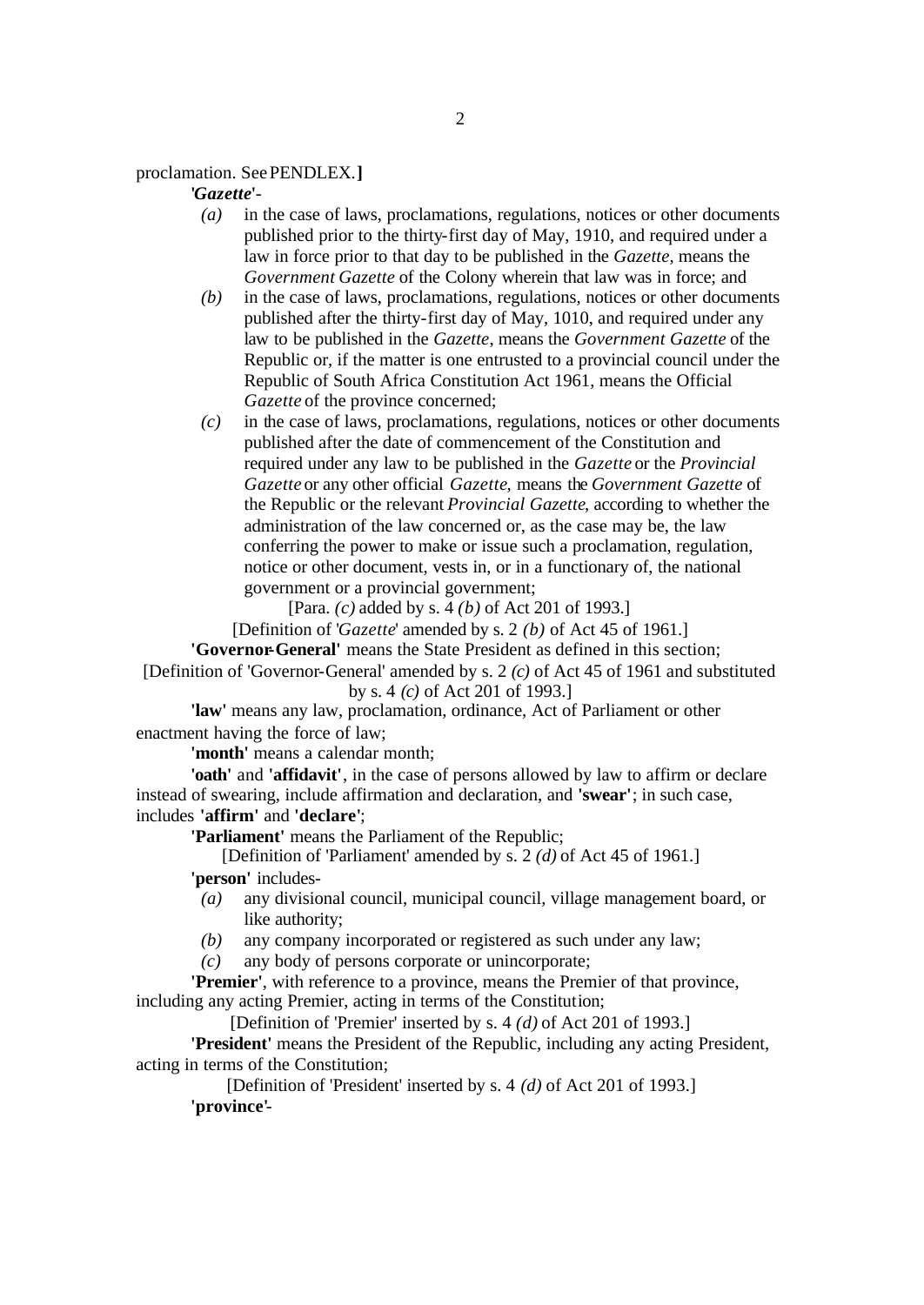- *(a)* in the case of a law referred to in section 229 of the Constitution, means a province of the Republic as it existed immediately before the commencement of the Constitution;
- *(b)* in the case of a law passed or made after the commencement of the Constitution, or passed or made before such commencement, but with reference to the Constitution, means a province of the Republic referred to in section 124 (1) of the Constitution;

[Definition of 'province' amended by s. 2 *(e)* of Act 45 of 1961 and substituted by s. 4 *(e)* of Act 201 of 1993.]

### **'provincial council'** ......

[Definition of 'provincial council' amended by s. 2 *(f)* of Act 45 of 1961 and deleted by s. 4 *(f)* of Act 201 of 1993.]

**'State President'** means, subject to section 232 (1) *(c)* of the Constitution, the President or the Premier of a province;

[Definition of 'State President' inserted by s. 2 *(g)* of Act 45 of 1961 and substituted by s. 4 *(g)* of Act 201 of 1993.]

**'the Constitution'** means the Constitution of the Republic of South Africa, 1993; [Definition of 'the Constitution' inserted by s. 4 *(h)* of Act 201 of 1993.]

**'the Republic'** means, subject to section 232 (1) *(a)* of the Constitution, the territorial limits of the Republic of South Africa referred to in section 1 of the Constitution;

[Definition of 'the Republic' inserted by s. 2 *(h)* of Act 45 of 1961 and substituted by s. 4

*(i)* of Act 201 of 1993.]

**'the Union'** means the Republic.

[Definition of 'the Union' amended by s. 2 *(i)* of Act 45 of 1961.]

## **3 Interpretation of expressions relating to writing**

In every law expressions relating to writing shall, unless the contrary intention appears, be construed as including also references to typewriting, lithography, photography and all other modes of representing or reproducing words in visible form.

### **4 Reckoning of number of days**

When any particular number of days is prescribed for the doing of any act, or for any other purpose, the same shall be reckoned exclusively of the first and inclusively of the last day, unless the last day happens to fall on a Sunday or on any public holiday, in which case the time shall be reckoned exclusively of the first day and exclusively also of every such Sunday or public holiday.

# **5 Measurement of distance**

In the measurement of any distance for the purpose of any law, that distance shall, unless the contrary intention appears, be measured in a straight line on a horizontal plane.

# **6 Gender and number**

In every law, unless the contrary intention appears-

- *(a)* words importing the masculine gender include females; and
- *(b)* words in the singular number include the plural, and words in the plural number include the singular.

# **7 Meaning of service by post**

Where any law authorizes or requires any document to be served by post, whether the expression 'serve", or 'give", or 'send", or any other expression is used, then, unless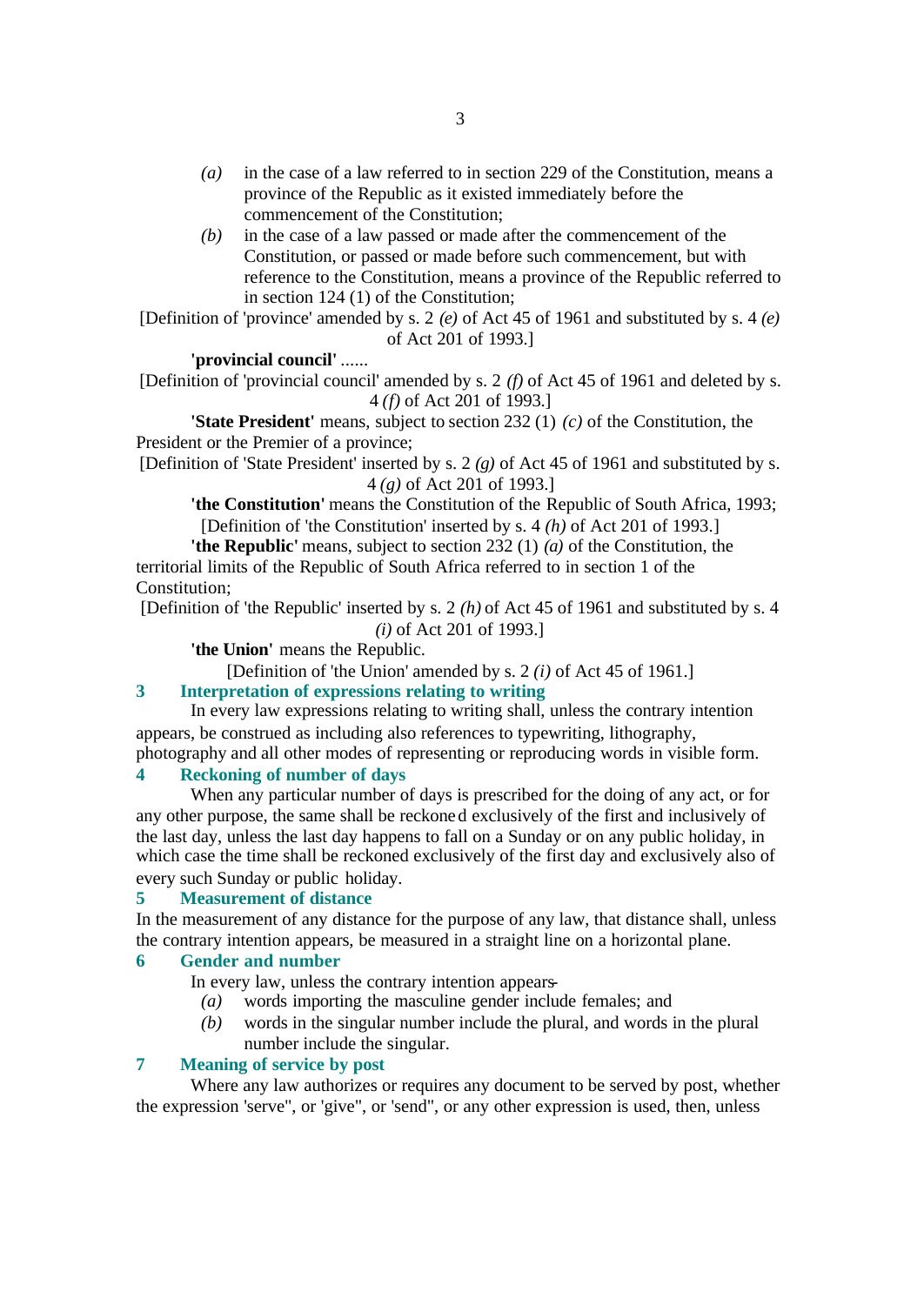the contrary intention appears, the service shall be deemed to be effected by properly addressing, prepaying, and posting a registered letter containing the document, and, unless the contrary is proved, to have been effected at the time at which the letter would be delivered in the ordinary course of post.

# **8 Meaning of rules of court**

(1) In every law, unless the contrary intention appears, the expression 'rules of the court', when used in relation to any court, means rules made by the authority having for the time being power to make rules or orders regulating the practice and procedure of that court.

(2) The powers of the said authority to make rules of the court, as defined in subsection (1), shall include a power to make rules of court for the purpose of any law directing or authorizing anything to be done by rules of court.

## **9 ......**

[S. 9 substituted by s. 3 of Act 45 of 1961 and repealed by s. 344 (1) of Act 51 of 1977.] **10 Construction of provisions as to exercise of powers and performance of duties**

(1) When a law confers a power or imposes a duty then, unless the contrary intention appears, the power may be exercised and the duty shall be performed from time to time as occasion requires.

(2) Where a law confers a power, jurisdiction or right, or imposes a duty on the holder of an office as such, then, unless the contrary intention appears, the power, jurisdiction or right may be exercised and the duty shall be performed from time to time by the holder for the time being of the office or by the person lawfully acting in the capacity of such holder.

(3) Where a law confers a power to make rules, regulations or by-laws, the power shall, unless the contrary intention appears, be construed as including a power exercisable in like manner and subject to the like consent and conditions (if any) to rescind, revoke, amend or vary the rules, regulations or by-laws.

#### $(4)$  ......

[Sub-s. (4) amended by s. 4 of Act 45 of 1961 and deleted by s. 8 *(a)* of Act 101 of 1981.]

(5) Whenever the administration of any law or any provision of any law which confers a power or imposes a duty upon or entrusts a function to any Minister of State, member of the Executive Council of a province or other authority has under the Constitution been assigned by the President or the Premier of a province to any other Minister, member of such Executive Council or authority, as the case may be, that power may be exercised by such other Minister, member of the Executive Council or authority and that duty shall and that function may be performed by him, and-

- *(a)* any reference in that law or provision to a department, including any division of any department or administration, administered by such firstmentioned Minister, member of the Executive Council or authority shall be construed as a reference to the department administered by such lastmentioned Minister, member of the Executive Council or authority; [Para. *(a)* substituted by s. 5 *(b)* of Act 201 of 1993.]
- *(b)* any reference in that law or provision to an officer in the public service attached to such firstmentioned department or to any such officer holding a specified office in that department, shall be construed as a reference to an officer in the public service attached to such lastmentioned department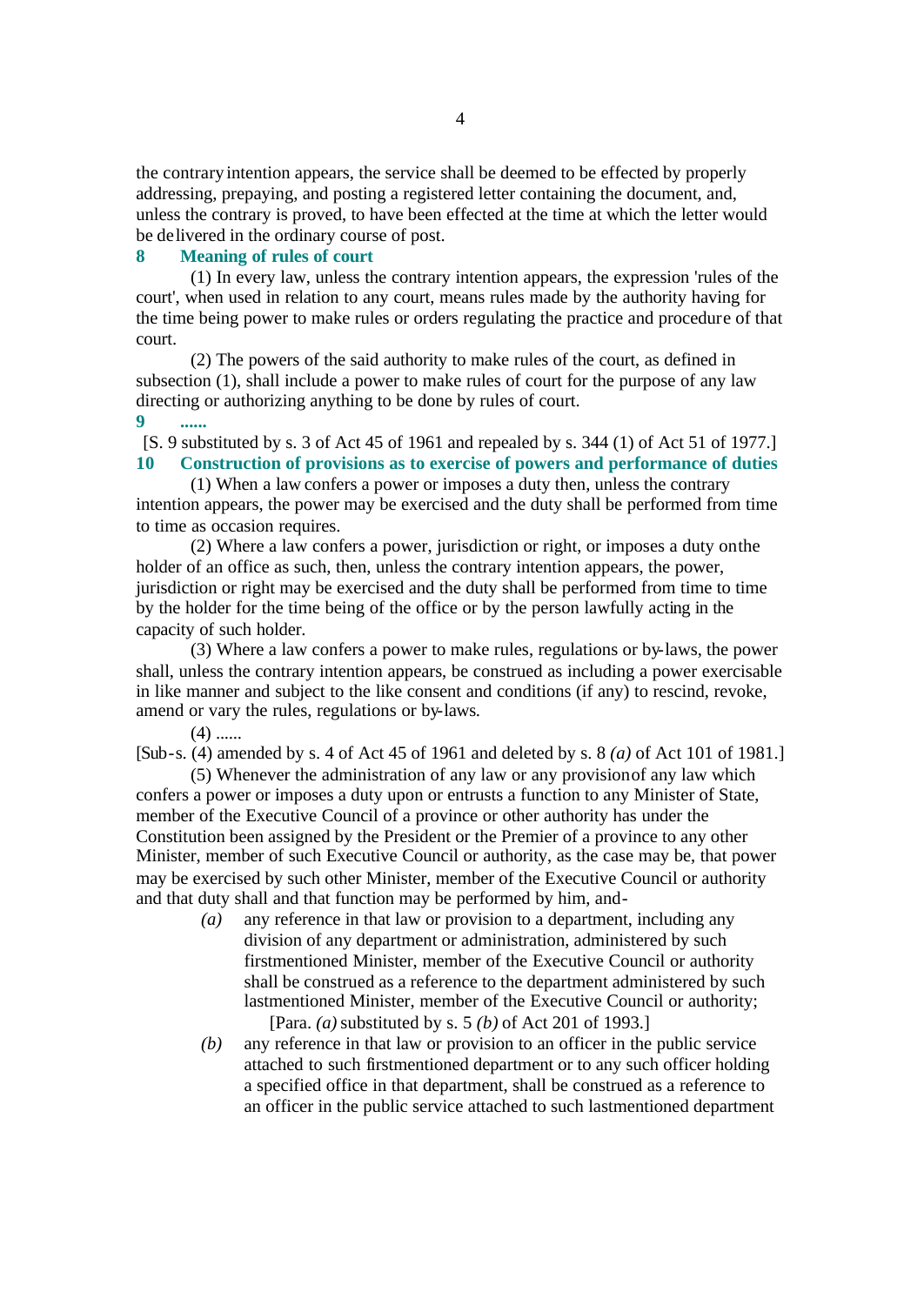or, as the case may be, as a reference to such an officer holding a corresponding office in that department;

- *(c)* any power, duty or function vested in or imposed upon or entrusted to-
	- (i) an officer of such firstmentioned department who is then an officer of such lastmentioned department; or
	- (ii) the holder of a specified office in that department, by or under that law or provision, shall be deemed to have been duly vested in or imposed upon or entrusted to the officer concerned in his capacity as an officer of such lastmentioned department or, as the case may be, to the holder of a corresponding office in that department;
- *(d)* any regulation made or any notice, direction or order issued or any appointment made or any action taken under that law or provision prior to the date on which the administration thereof was so assigned, shall remain in full force and effect as if it had been made, issued or taken by the person who on that date was, by virtue of the assignment of the administration of that law or provision or the provisions of this subsection, competent to make such regulation or to issue such notice, direction or order or to make such appointment or to take such action.

[Sub-s. (5) added by s. 1 of Act 7 of 1959 and amended by s. 4 of Act 45 of 1961, by s. 8 *(b)* of Act 101 of 1981, by s. 101 (1) of Act 110 of 1983 and by s. 5 *(a)* of Act 201 of

1993.]

(5A) The provisions of subsection (5) shall apply in so far as the President or the Premier of a province does not determine otherwise in the assignment concerned and, if the administration of any law or a provision of any law has been assigned to any other Minister, member of the Executive Council of a province or authority as contemplated in that subsection, but in relation to a matter specified in the assignment, the provisions of that subsection shall apply accordingly.

[Sub-s. (5A) inserted by s. 8 *(c)* of Act 101 of 1981 and substituted by s. 101 (1) of Act 110 of 1983 and by s. 5 *(c)* of Act 201 of 1993.]

 $(5B)$  ......

[Sub-s. (5B) inserted by s. 101 (1) of Act 110 of 1983 and deleted by s. 5 *(d)* of Act 201 of 1993.]

(6) Where any provision in any law confers a power or imposes a duty or entrusts a function to any Minister of State or other authority and authorizes such Minister of State or authority to delegate the exercise or performance of such power, duty or function to the holder of an office as such or to any particular person, and if the exercise or performance of such power, duty or function is delegated to the holder of any office, that power, duty or function may or shall, unless the contrary intention appears, be exercised or performed by the holder for the time being of the office or by the person lawfully acting in the capacity of such holder.

[Sub-s. (6) added by s. 1 of Act 42 of 1977.]

### **11 Repeal and substitution**

When a law repeals wholly or partially any former law and substitutes provisions for the law so repealed, the repealed law shall remain in force until the substituted provisions come into operation.

**12 Effect of repeal of a law**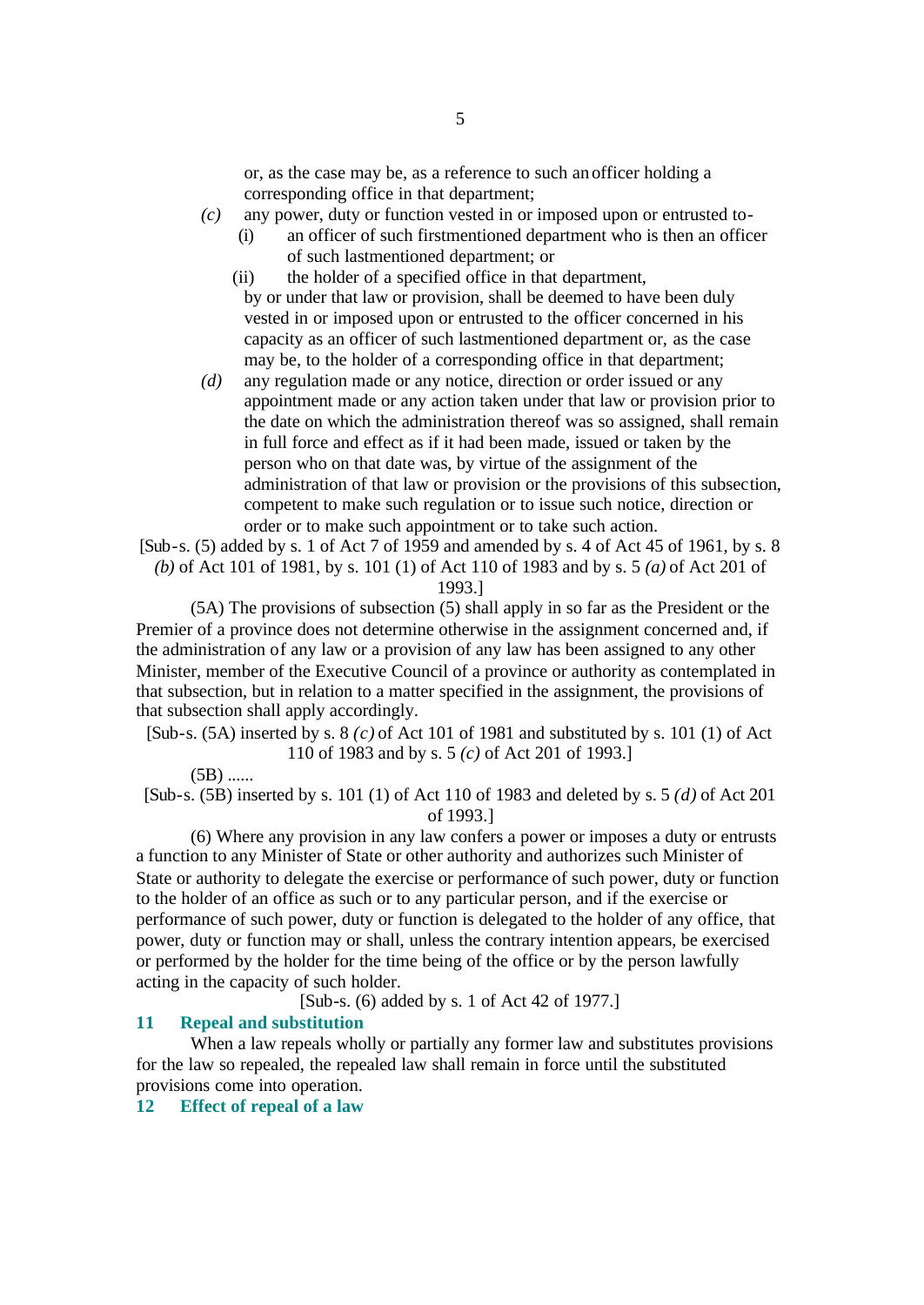(1) Where a law repeals and re-enacts with or without modifications, any provision of a former law, references in any other law to the provision so repealed shall, unless the contrary intention appears, be construed as references to the provision so reenacted.

(2) Where a law repeals any other law, then unless the contrary intention appears, the repeal shall not-

- *(a)* revive anything not in force or existing at the time at which the repeal takes effect; or
- *(b)* affect the previous operation of any law so repealed or anything duly done or suffered under the law so repealed; or
- *(c)* affect any right, privilege, obligation or liability acquired, accrued or incurred under any law so repealed; or
- *(d)* affect any penalty, forfeiture or punishment incurred in respect of any offence committed against any law so repealed; or
- *(e)* affect any investigation, legal proceeding or remedy in respect of any such right, privilege, obligation, liability, forfeiture or punishment as is in this subsection mentioned,

and any such investigation, legal proceeding or remedy may be instituted, continued or enforced, and any such penalty, forfeiture or punishment may be imposed, as if the repealing law had not been passed.

## **13 Commencement of laws**

(1) The expression 'commencement' when used in any law and with reference thereto, means the day on which that law comes or came into operation, and that day shall, subject to the provisions of subsection (2) and unless some other day is fixed by or under the law for the coming into operation thereof, be the day when the law was first published in the *Gazette* as a law.

(2) Where any law, or any order, warrant, scheme, letters patent, rules, regulations or by-laws made, granted or issued under the authority of a law, is expressed to come into operation on a particular day, it shall be construed as coming into operation immediately on the expiration of the previous day.

(3) If any Act provides that that Act shall come into operation on a date fixed by the President or the Premier of a province by proclamation in the *Gazette*, it shall be deemed that different dates may be so fixed in respect of different provisions of that Act. [Sub-s. (3) added by s. 10 of Act 129 of 1993 and amended by s. 6 of Act 201 of 1993.]

# **14 Exercise of conferred powers between passing and commencement of a law** Where a law confers a power-

- *(a)* to make any appointment; or
- *(b)* to make, grant or issue any instrument, order, warrant, scheme, letters patent, rules, regulations or by-laws; or
- *(c)* to give notices; or
- *(d)* to prescribe forms; or
- *(e)* to do any other act or thing for the purpose of the law,

that power may, unless the contrary intention appears, be exercised at any time after the passing of the law so far as may be necessary for the purpose of bringing the law into operation at the commencement thereof: Provided that any instrument, order, warrant, scheme, letters patent, rules, regulations or by-laws made, granted or issued under such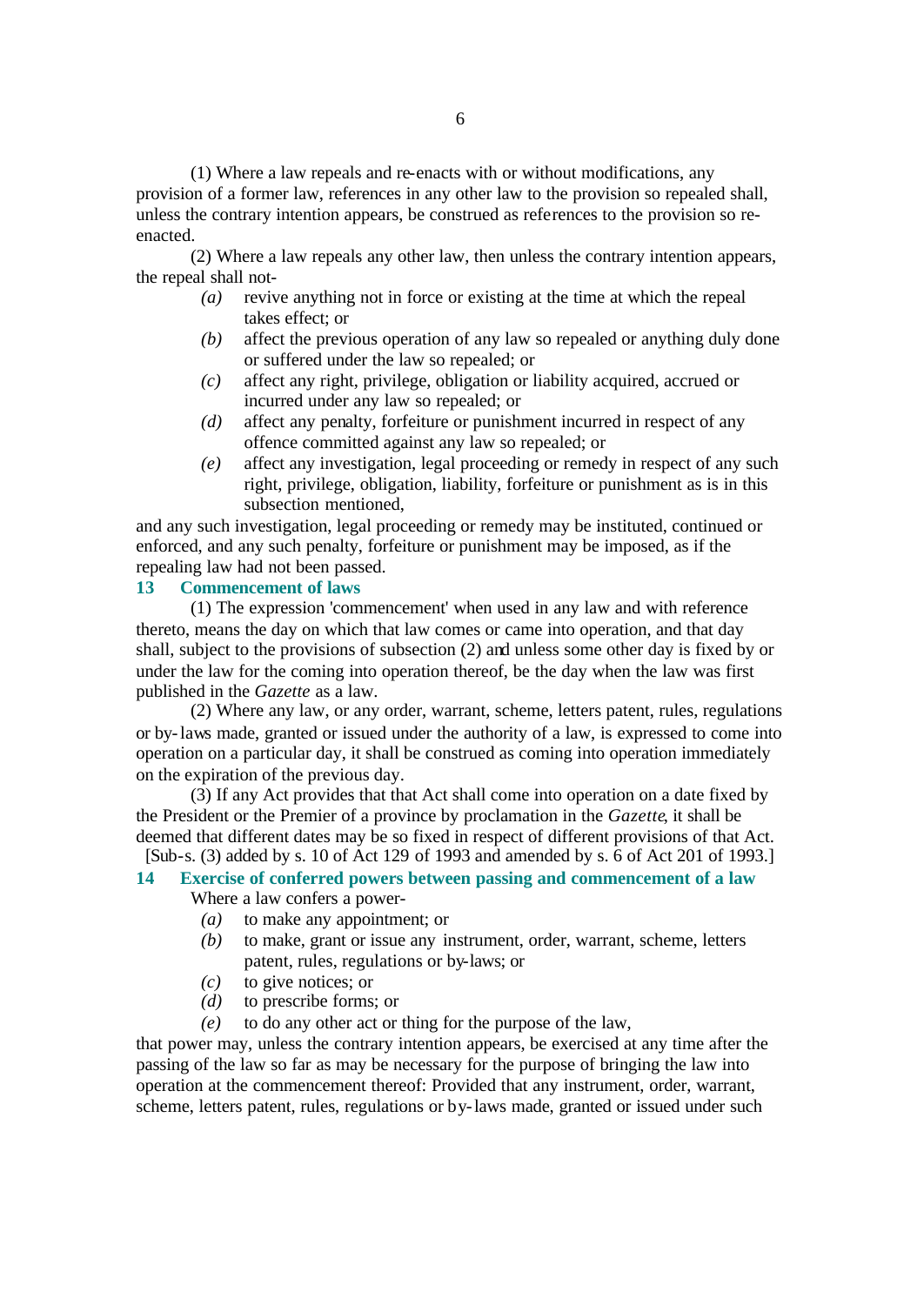power shall not, unless the contrary intention appears in the law or the contrary is necessary for bringing the law into operation, come into operation until the law comes into operation.

## **15 Notification in** *Gazette* **of official acts under authority of law**

When any act, matter or thing is by any law directed or authorized to be done by the President or the Premier of a province, or by any Minister, or by any public officer, the notification that such act, matter or thing has been done may, unless a specified instrument or method is by that law prescribed for the notification, be by notice in the *Gazette*.

[S. 15 amended by s. 5 of Act 45 of 1961 and by s. 7 of Act 201 of 1993.] **16 Certain enactments to be published in** *Gazette*

When any by-law, regulation, rule or order is authorized by any law to be made by the President or a Minister or by the Premier of a province or a member of the Executive Council of a province or by any local authority, public body or person, with the approval of the President or a Minister, or of the Premier of a province or a member of the Executive Council of a province, such by-law, regulation, rule or order shall, subject to the provisions relative to the force and effect thereof in any law, be published in the *Gazette*.

[S. 16 amended by s. 5 of Act 45 of 1961 and substituted by s. 8 of Act 201 of 1993.]

**16A Promulgation and commencement of laws and publication of certain notices when publication of the** *Gazette* **impracticable**

(1) If the President is satisfied that the publication of the *Gazette* cannot be effected or is likely to be seriously delayed as a result of circumstances beyond the control of the Government Printer, he may by proclamation published in the manner directed by him, make such rules as he may deem fit for the publication, during any period specified in the proclamation, of laws or notices required or authorized by law to be published in the *Gazette*.

[Sub-s. (1) amended by s. 9 *(a)* of Act 201 of 1993.]

(2) Any law or notice published in accordance with any rules so made, shall be deemed to have been published in the *Gazette*, and any law so published shall be deemed to have come into operation on the day on which it was first so published as a law, unless some other day is fixed by or under that law for the commencement thereof.

(3) The President of a province may at any time vary or withdraw any proclamation referred to in subsection (1) by like proclamation.

[Sub-s. (3) amended by s. 9 *(a)* of Act 201 of 1993.]

(4) Any law or notice published in accordance with any rule made under subsection (1) shall, if it is then still in force, be published in the *Gazette* for general information as soon as publication of the *Gazette* can be effected.

(5) The provisions of subsection (4) shall not affect the validity of anything done under any rules made under subsection (1).

(6) The Premier of a province may exercise the President's powers in terms of this section with reference to such province.

[Sub-s. (6) added by s. 9 *(b)* of Act 201 of 1993.]

[S. 16A inserted by s. 13 of Act 102 of 1967.]

**17 List of certain proclamations and notices to be submitted to Parliament and provincial legislatures**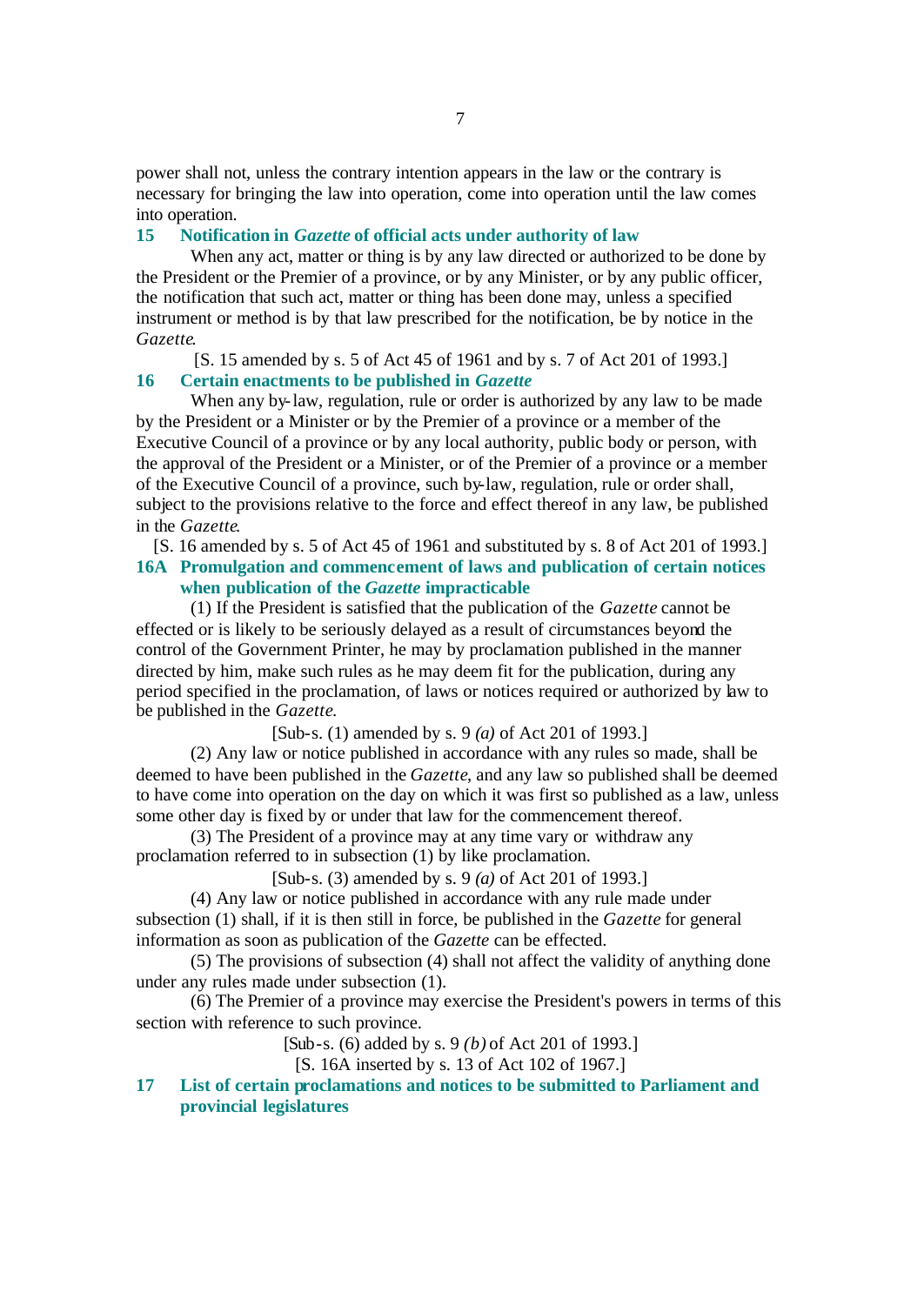When the President, a Minister or the Premier or a member of the Executive Council of a province is by any law authorized to make rules or regulations for any purpose in such law stated, notwithstanding the provisions of any law to the contrary, a list of the proclamations, government notices and provincial notices under which such rules or regulations were published in the *Gazette* during the period covered in the list, stating in each case the number, date and title of the proclamation, government notice or provincial notice and the number and date of the *Gazette* in which it was published, shall be submitted to Parliament or the provincial legislature concerned, as the case may be, within fourteen days after the publication of the rules or regulations in the *Gazette*. [S. 17 amended by s. 5 of Act 45 of 1961 and substituted by s. 13 of Act 62 of 1973, by s.

22 *(a)* of Act 69 of 1986 and by s. 10 of Act 201 of 1993.]

## **PART II**

# **SPECIAL PROVISIONS APPLICABLE ONLY TO THE PROVINCE OF THE CAPE OF GOOD HOPE**

## **(s 18)**

# **18 Meaning of certain expressions in laws of colony of Cape of Good Hope**

In the interpretation of any Act of Parliament, government notice, government advertisement, ordinance, placaat, proclamation, regulation or by-law made under the authority of any law, rule of court, or any enactment having the force of law, which came into operation in the colony of the Cape of Good Hope prior to the thirty-first day of May, 1910, the following expressions shall, unless the context otherwise requires and subject to the provisions of the Republic of South Africa Constitution Act 1961, have the meanings hereby assigned to them respectively, namely-

[S. 18 amended by s. 6 of Act 45 of 1961.]

**'Charter of Justice'** means the Royal Letters Patent of His Majesty King William the Fourth, dated the fourth day of May, 1832, for the better and more effectual administration of justice;

**'Constitution Ordinance'** means the ordinance enacted on the third day of April, 1852, by His Excellency the Governor of the Cape of Good Hope with the advice and consent of the Legislative Council thereof, for constituting a Parliament for the said colony;

**'division'** or **'fiscal division'** means the area under the administration of a civil commissioner within the meaning of the relevant act, notice, advertisement, ordinance, placaat, proclamation, regulation, by-law, rule of court or enactment;

**'Governor'** includes the officer who for the time being administered the Government of the colony of the Cape of Good Hope acting by and with the advice of the Executive Council thereof;

**'Order-in-Council'** means any order made by the Governor (as in this section defined) with the advice of the Executive Council;

**'solemn declaration'** means a declaration made under and by virtue of the provisions of the Oaths and Declarations Act 1891, of the colony of the Cape of Good Hope.

# **PART III SPECIAL PROVISIONS APPLICABLE ONLY TO THE PROVINCE OF THE TRANSVAAL (ss 19-20)**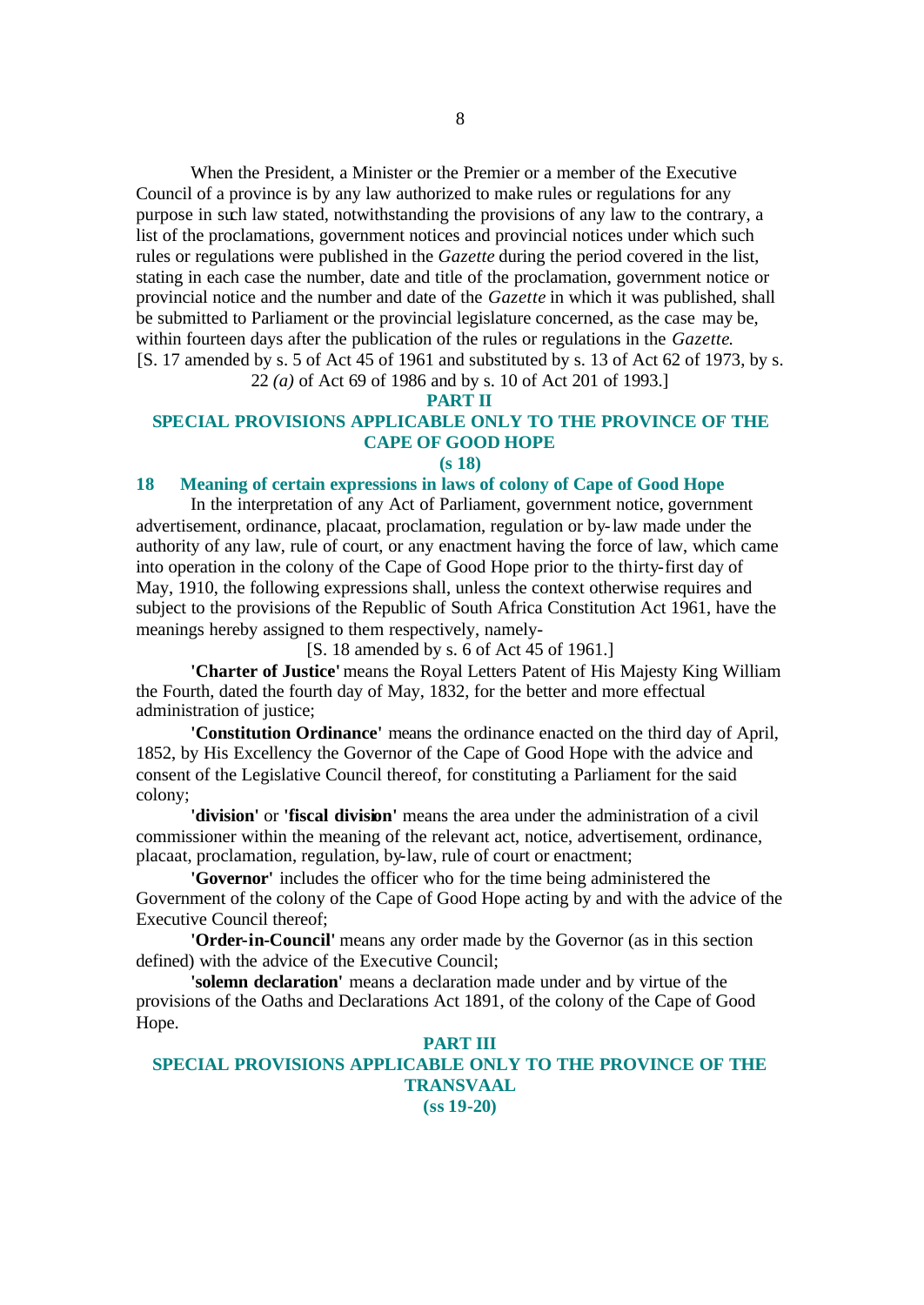### **19 Meaning of certain expressions in laws of the South African Republic**

In the interpretation of any law or resolution of the Volksraad of the late South African Republic the following expression shall, unless otherwise expressly provided and subject to the provisions of the Republic of South Africa Constitution Act 1961, or of any other law, have the meanings hereby assigned to them respectively, namely-

**'landdrost'** means magistrate;

**'Publieke Aanklager'** means the Attorney-General of the Transvaal or any person appointed to prosecute for or on behalf of the State;

**'Staats Courant'** means the *Gazette*;

**'Staats President'** or any expression denoting the Head of the late South African Republic means the State President of the Republic;

**'Staats Procureur'** means the Attorney-General of the Transvaal;

**'Staats Sekretaris'** means the Minister of the Interior;

**'Zuid Afrikaansche Republiek'**, **'Republiek'**, **'Staat'** or any like expression means the Transvaal,

and when any act is required or authorized to be done by any such law or resolution or whenever any process is required to be taken out in the name and on behalf of the people of the South African Republic it shall be deemed to be required or authorized to be done or taken out in the name and on behalf of the State.

[S. 19 amended by s. 7 of Act 45 of 1961.]

# **20 Meaning of expression Governor or Lieutenant-Governor in laws of the colony of Transvaal**

In the interpretation of any law which came into operation in the colony of the Transvaal prior to the establishment of the Union, the expression 'Governor' or 'Lieutenant-Governor' includes the officer who for the time being administered the government of the said colony, acting (when by law required) by and with the advice of the Executive Council thereof.

#### **PART IV**

# **SPECIAL PROVISIONS APPLICABLE ONLY TO THE PROVINCE OF THE ORANGE FREE STATE**

# **(ss 21-22)**

# **21 Meaning of certain expressions in laws of the Orange Free State**

Where, in any law of the late Orange Free State, the following expressions occur they shall, unless otherwise expressly provided and subject to the provisions of the South Africa Act 1909, or of any other law, have the meanings hereby assigned to them respectively, namely-

**'Goevernements Sekretaris'** means the Minister of the Interior; **'landdrost'** means magistrate;

**'Oranje Vrijstaat'** or **'Staat'** means the province of the Orange Free State; **'President'** or **'Staatspresident'** means the State President of the Republic; **'Raad'** or **'Volksraad'** means Parliament;

**'Staatsprocureur'** means the Attorney-General of the Orange Free State; **'Thesaurier-generaal'** means the Minister of Finance;

**'Weesheer'** means the Master of the Supreme Court (Orange Free State Provincial Division);

**'Wet boek'** means the Law Book of the Orange Free State of 1891;